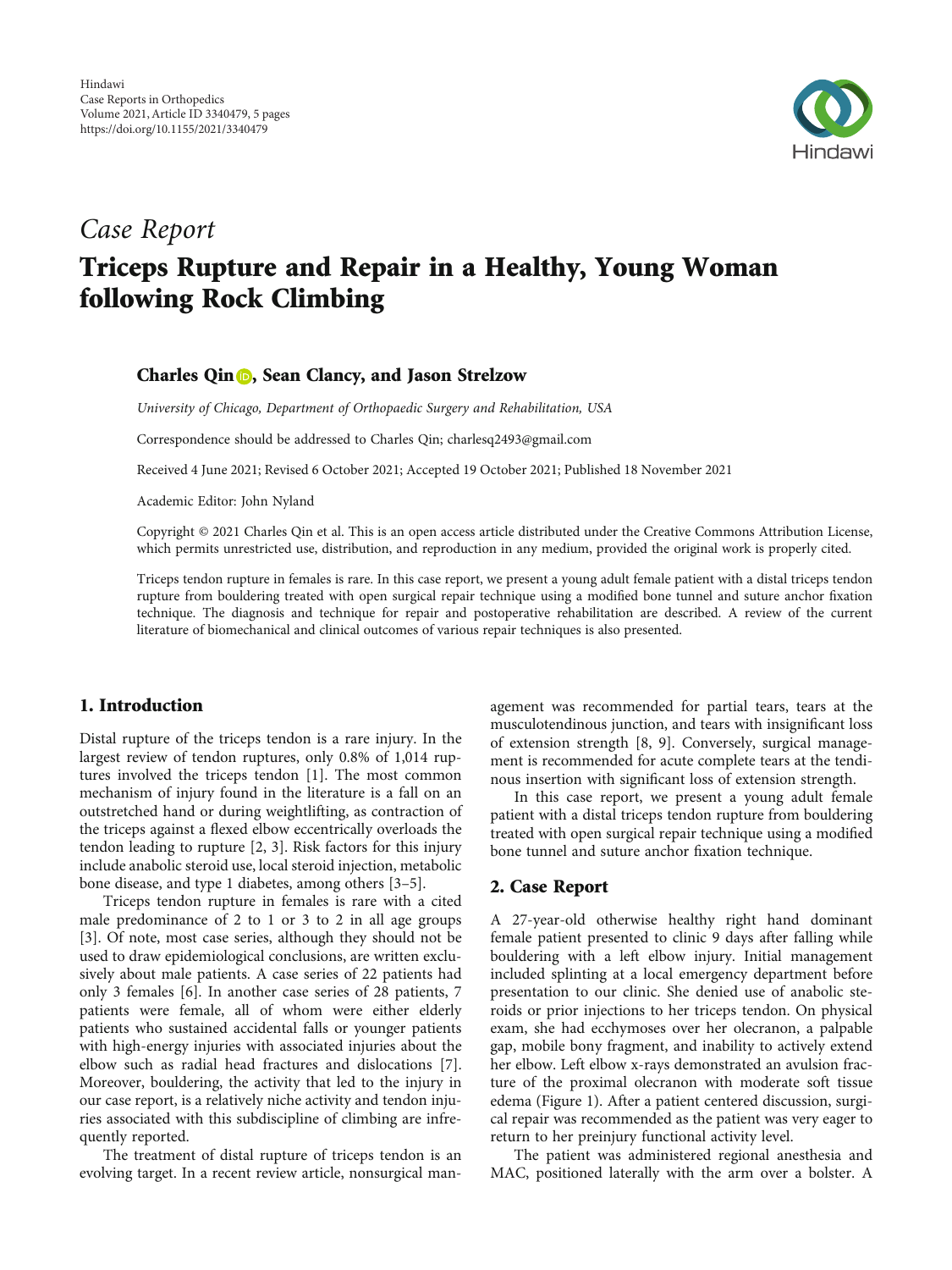<span id="page-1-0"></span>

Figure <sup>1</sup>

tourniquet was used throughout the case. A midline posterior incision to the triceps was performed down to fascia exposing an obvious defect in the triceps tendon, a bony avulsion fracture attached to the triceps tendon, and a bald proximal olecranon corresponding to the tendon insertion. Inflammatory tissue of the tendon and avulsion fracture bed was debrided. The exposed tendon and fracture bed are shown in Figure 2. The triceps was whip-stitched with locking suture (No. 5 FiberTape Arthrex Naples, Florida), and 2 parallel 2.0 mm bone tunnels were drilled 2.5 cm from the tip of the olecranon as shown in Figure [3](#page-2-0) and described by Paci et al. [[10](#page-4-0)] The tails of the whip stitch suture were pulled through these bone tunnels using the Heuston suture passer and secured to a 4.5 mm Swivelock suture anchor (Arthrex Naples, Florida) that was drilled distally in the proximal olecranon as a knot-less anchor point. Once satisfactory tension of the sutures was obtained with the elbow in near full extension, the elbow was ranged to remove creep from the system. The suture repair was then secured with the anchor inserted into bone. The triceps fascia was closed with Maxon suture, followed by interrupted deep dermal and finally running subcuticular closure.

Postoperatively, the elbow was immobilized in 20 degrees of flexion in a plaster splint to detension the repair. Instructions were given for elevation and immediate range of motion (ROM) of the fingers, wrist, and pendulum of the shoulder. Postoperative rehabilitation started at 2 weeks. No resistance or passive ROM was employed. X-rays obtained 2 weeks postoperatively demonstrated the avulsion fragment in anatomic position on the olecranon with early callus present (Figure [4](#page-2-0)).

A custom fabricated orthotic restricting flexion to 30 degrees was fabricated for the patient on the day of surgery. The allowable range of motion was advanced by 10 degrees of flexion per week, and the orthotic was discontinued at 6 weeks. Due to the global pandemic, strengthening was progressed via virtual telemedicine visits.

The Disabilities of Arm, Shoulder and Hand (DASH) score, Patient-rated Elbow Evaluation (PREE) score, and Mayo Elbow Performance Score (MEPS) and active ROM



Figure <sup>2</sup>

were collected at 12 and 22 weeks postoperatively (Figure [5\)](#page-3-0) [\[11](#page-4-0)–[13](#page-4-0)]. At 12 weeks, the DASH score was 35.3, PREE score was 58, MEPS was 85, and active ROM was 5-140. At 22 weeks, the DASH score was 18.3, PREE score was 42, MEPS was 85, and active ROM was 3-140. She has now returned to advanced yoga and strengthening exercises without limitation to her elbow and triceps.

#### 3. Discussion

Triceps tendon ruptures are exceedingly rare [[1\]](#page-4-0). While a 2 to 1 ratio of males to females is cited, distal rupture of the triceps tendon in females may occur much less frequently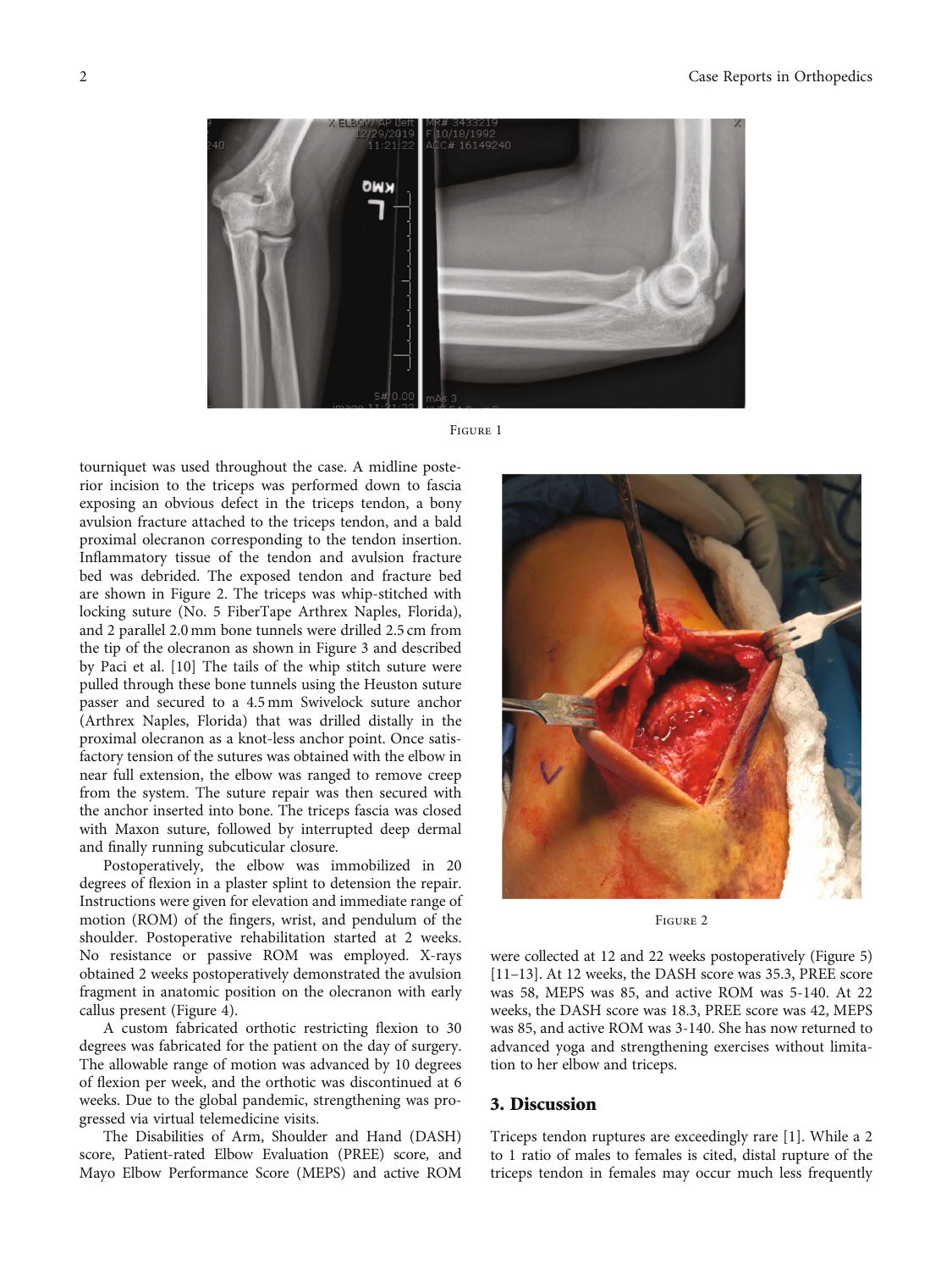<span id="page-2-0"></span>

Figure <sup>3</sup>



Figure <sup>4</sup>

[\[3](#page-4-0)]. Mirzayan et al. presented a multicenter retrospective review of 181 patients with distal triceps ruptures with a mean age of 49, of whom 12 were female [\[14\]](#page-4-0). The most common mechanisms of injury were fall and weightlifting. Waterman et al. reviewed the outcomes of 88 patients undergoing distal triceps tendon repair with a mean age of 48, of whom only 5 were females [[15](#page-4-0)]. In the only series that

specifically reported both the age and injury mechanism of each of their female patients, 5 were elderly individuals who sustained a ground level fall and only 2 females were under the age of 60 [[7\]](#page-4-0). Based on the limited available literature on this topic, it would appear that traumatic triceps tendon ruptures in young females without concomitant elbow injuries are extremely uncommon. Nonetheless, basic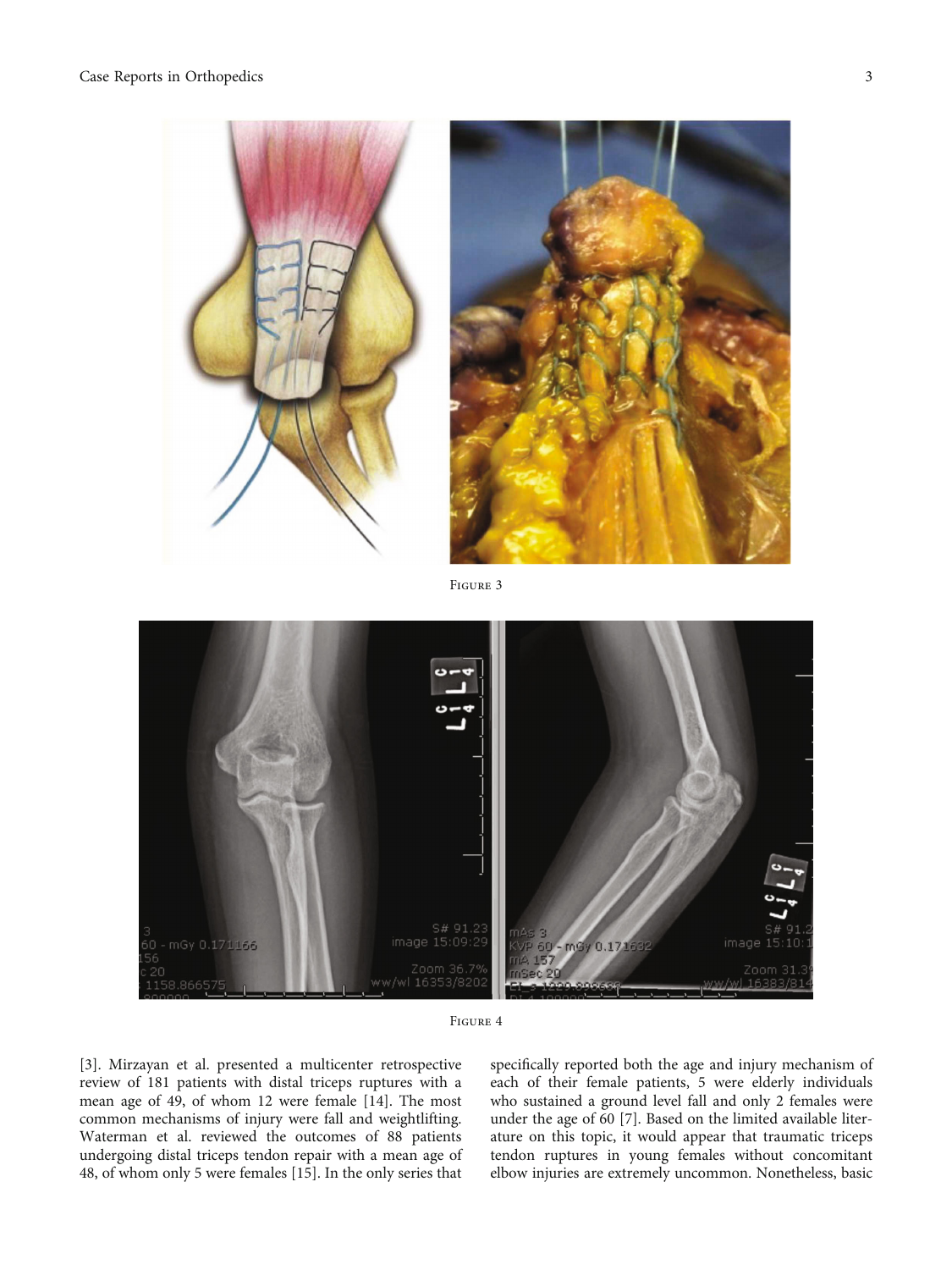<span id="page-3-0"></span>

Figure <sup>5</sup>

science data supports a greater susceptibility to tendon injuries in females compared to males (Magnussen et al.). Estrogen levels have been shown to affect the acute exercise-related synthesis of collagen. Moreover, the tendon hypertrophy response to loading has been observed to be attenuated in females.

The traditional surgical technique of triceps tendon rupture repair is a transosseous cruciate construct where locking sutures are passed through crossed bone tunnels and tied over a bone bridge. van Riet et al. published the outcomes of 14 primary repairs performed with a transosseous technique, 3 of which were noted to have rerupture (21%) [\[6](#page-4-0)]. Recent advances have led to the development of suture anchor repair techniques. Potential pitfalls of suture anchor fixation include violating the ulnohumeral joint as well as bursal and cutaneous irritation from the suture anchors and subcutaneous knots in the absence of knotless fixation. In an attempt to minimize these pitfalls while taking advantage of the biomechanical properties of suture anchors, we performed a repair combining 2 bone tunnels and 1 knotless suture anchor for an anatomic distal triceps repair as described by Paci et al. [\[10](#page-4-0)]

Biomechanical outcomes following transosseous and suture anchor repair of the triceps tendon are mixed. Studies have demonstrated the superiority of suture anchor fixation with a double row technique [\[16\]](#page-4-0). Specific to the repair technique used in this case report, Clark et al. found that the repair was more resistant to displacement compared to the traditional transosseous repair [[17](#page-4-0)]. However, the differences seen in biomechanical properties may be affected by the unequal number of sutures across the repair site for different constructs. When Carpenter et al. compared transosseous cruciate with knotless suture anchor repair with equal number of sutures, no differences in displacement were found [[18](#page-4-0)]. Nonetheless, the literature does support the technique used in this case as a viable construct for surgical treatment of triceps tendon ruptures.

A retrospective study of 56 patients undergoing triceps tendon repair with minimum 2-year follow-up reported no minimal clinically important difference in functional outcomes or rerupture rate between patients undergoing transosseous repair and suture anchor repair [\[19\]](#page-4-0). In a larger series of 181 patients, functional outcomes were not recorded but the authors did report significantly greater rerupture rate (6.7% vs. 0.0%) in patients undergoing transosseous repair in comparison to suture anchor repair. Given that there is a low incidence of distal triceps injuries and no single described repair technique has been shown to be superior in terms of biomechanical properties and clinical outcomes, it is unsurprising that the above-mentioned studies are not standardized with regard to the type and number of sutures, number of suture anchors used, or rehabilitation protocols. Specific to rehabilitation protocols, the literature espouses immobilization from anywhere between 2 and 6 weeks depending on individual surgeon assessment of intraoperative suture tension with passive exercises to follow [\[7,](#page-4-0) [15\]](#page-4-0). Future investigation attempting to standardize these factors is warranted.

We have presented a 27-year-old healthy female patient who sustained an avulsion distal triceps tendon injury which was repaired with knotless suture anchor fixation.

### Data Availability

The authors can make data available upon request.

## Ethical Approval

All procedures followed were in accordance with the ethical standards of the responsible committee on human experimentation (institutional and national) and with the Helsinki Declaration of 1975, as revised in 2008 [[5](#page-4-0)].

#### Consent

Informed consent was obtained from all patients for being included in the study.

#### Conflicts of Interest

The authors declare that they have no conflict of interest.